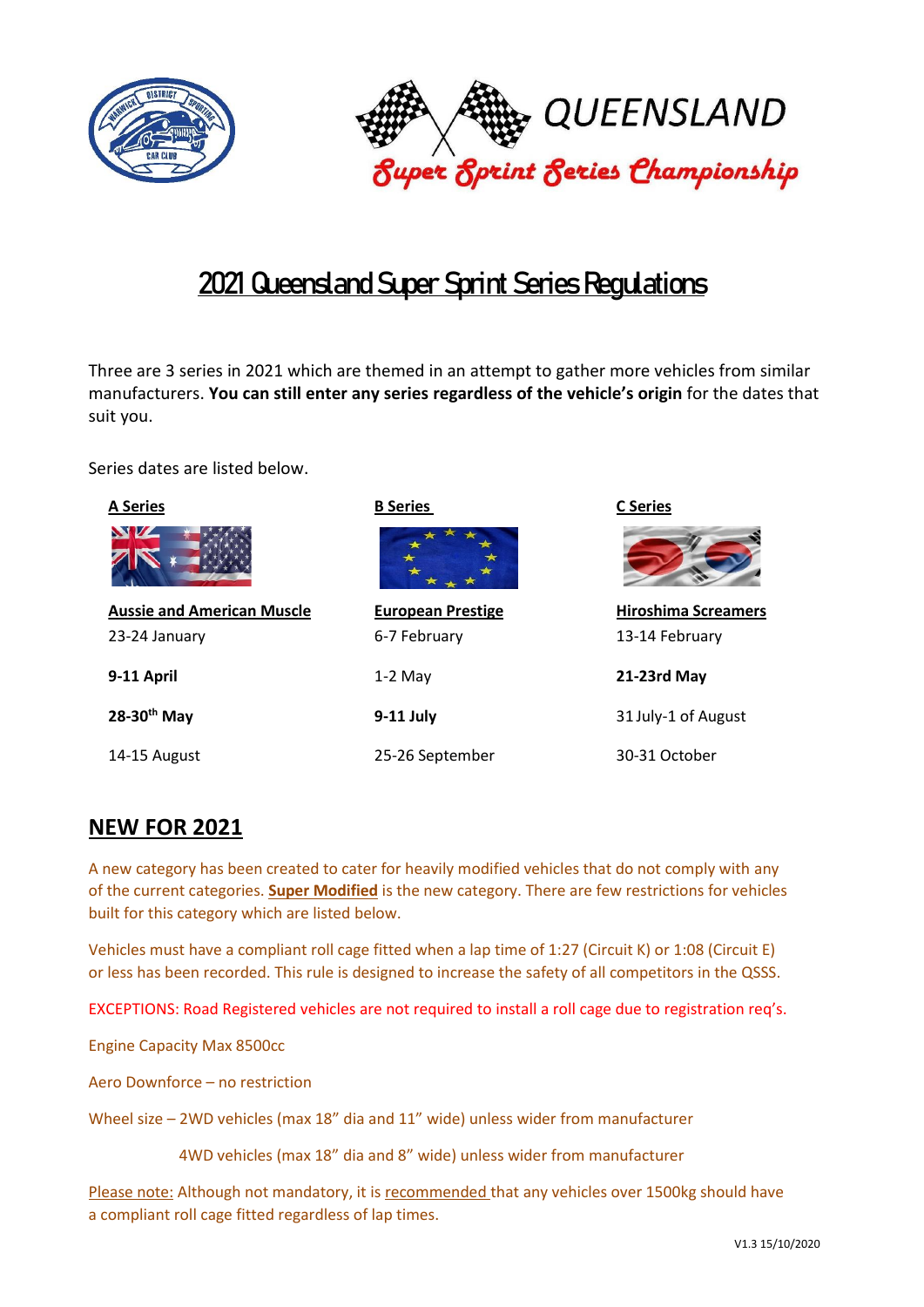Two groups will be running under a separate category which includes a rolling start and larger fields of up to 20 starters. This new category is designed to provide a "next step" for competitors that may wish to participate in race events in the future. The two categories are;

- 1. Historic Sports Sedans (Pre-88) and Invited.
- 2. Historic Touring Cars (Pre-92) and Invited.

To run in these categories, each vehicle must be equipped with a compliant roll cage, 5-point safety harness and preferably have a log book. Vehicles must comply with rules of the era to which it competed.

Both groups will run independently from the main championship. If you are interested in running in these groups, for Historic Sports Sedans contact Graeme Hodges on 0417 523 570 or for Historic Touring Cars contact Stephen Gander on 0417 733 874.

# **POINTS SYSTEM**

**2021 will see an overall Endurance Champion for each Series (A, B, C).** The scoring system will be run over the 4 Rounds with the winner, runner-up and third place champions being presented a trophy at the end of Round 4. Points for each round and each run within the round will contribute to the overall championship.

### **Points system is awarded to the outright winner.**

| 1 <sup>st</sup> | 30 points          |         |  |  |
|-----------------|--------------------|---------|--|--|
| 2 <sup>nd</sup> | 29 points          |         |  |  |
| 3 <sup>rd</sup> | 28 points          |         |  |  |
| Down to         |                    |         |  |  |
| 30th            | 1 point and beyond | 1 point |  |  |

Each competitor will also score 2 points for every **completed** run making reliability and endurance part of the competition.

**2021 will see an overall Class Champion for each Series (A, B, C).** The scoring system will be run over the 4 Rounds with the winner, runner-up and third place champions being presented a trophy at the end of Round 4. Points for each round and each run within the round will contribute to the overall championship.

### **Points system is awarded to the outright winner.**

| 1 <sup>st</sup> | 5 points |
|-----------------|----------|
| 2 <sub>nd</sub> | 4 points |
| 3rd             | 3 points |
| Down to         |          |
| 5th             | 1 point  |
| And beyond      | 1 point  |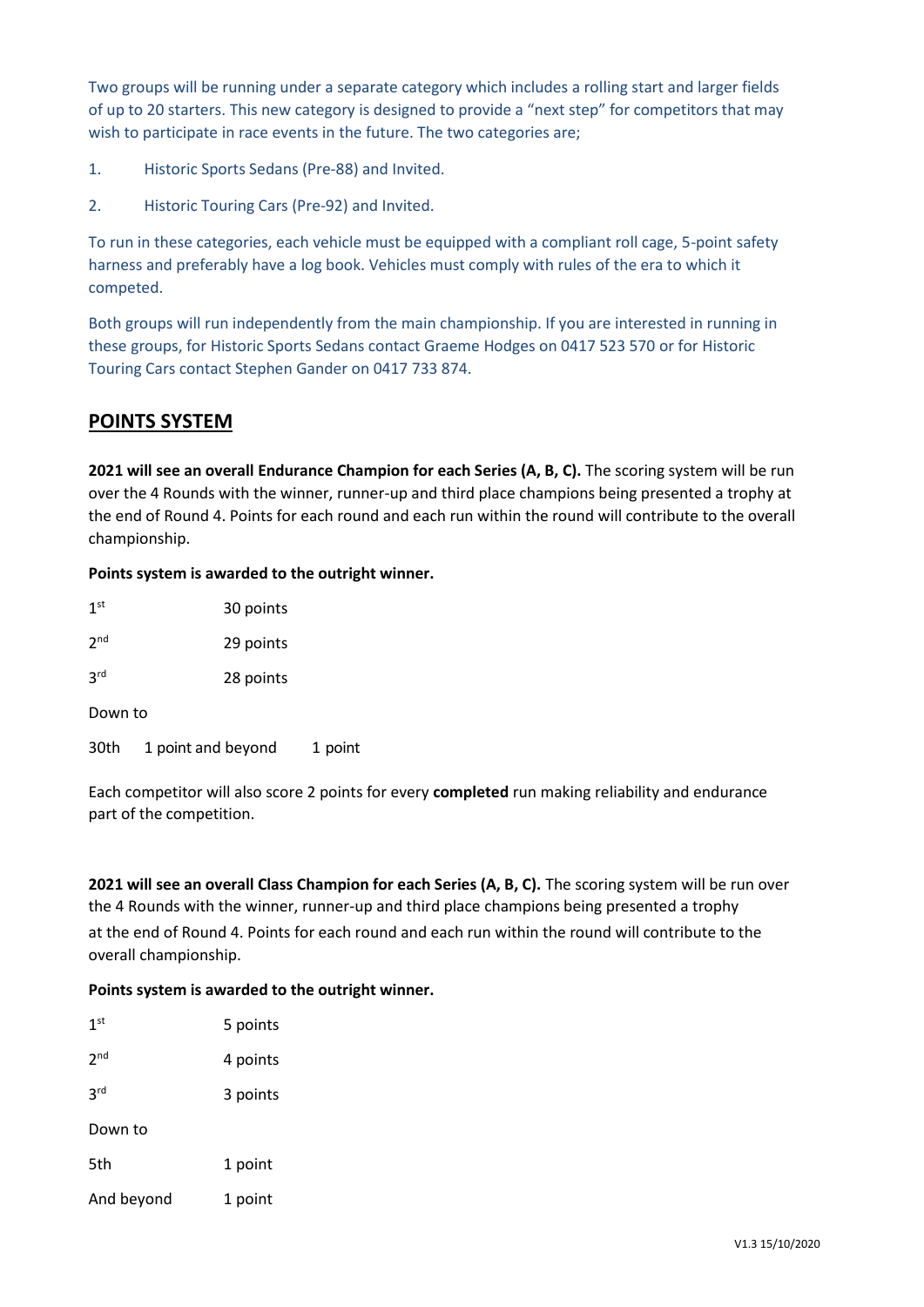Each competitor will also score 1 point for every **completed** run.

# **CLASS STRUCTURE**

### *Classes (each class needs a minimum of 4 competitors to run that class in a series)*

*N.B. ALL VEHICLES MUST ADHERE TO THE 94dB TRACK NOISE LIMIT*

#### **Super Modified and Invited**

0-2000cc, 2001 – 3500cc, 3501 – 5000cc, 5001cc -6500cc, 6501cc and over

**Racing cars – e.g. Formula Three, Formula Vee, Formula Ford, Formula Libra etc.**

0 – 1300cc, 1301 – 1600cc, 1601 – 2000cc, 2001cc and over

#### **Sports sedans (Standing start)**

0-2000cc, 2001cc and over

#### **Sports Sedans Pre-88 and Invited**

0-2000cc, 2001cc and over

#### **Historic Touring Cars (Pre-93) and Invited**

Pre 1973 vehicles 0 – 1350cc, 1351 – 2000cc, 2001 and over

1973 - 1992 vehicles 0 – 2000cc, 2001 – 4000cc, 4001cc and over

#### **Sports cars – Groups 2B/2F/2C**

0-1600cc, 1601 – 2000cc, 2001 – 3000cc, 3001cc and over, Open Class (I,II,III) 3001cc and over

#### **Pre 77 Sports cars**

0 – 1500cc, 1501 – 2000cc, 2001cc and over

#### **Improved Production Cars**

0 - 1600cc, 1601 – 2000cc, 2001 – 3000cc, 3001 – 4000cc, 4001 - 5000cc, 5001cc and over

All wheel Drive - All capacities 4WD, Standard Trim

#### **Juniors - 14 to 18-year old's**

0 – 1600cc

### **EVENT FORMAT**

Friday practice - The track will be available for a paid practice (\$50) on the Friday afternoon from 12noon until conditions allow - around 4pm.

Documentation will commence Friday from 10.00am and will conclude at 4.00pm.

Documentation will commence Saturday from 7.00am.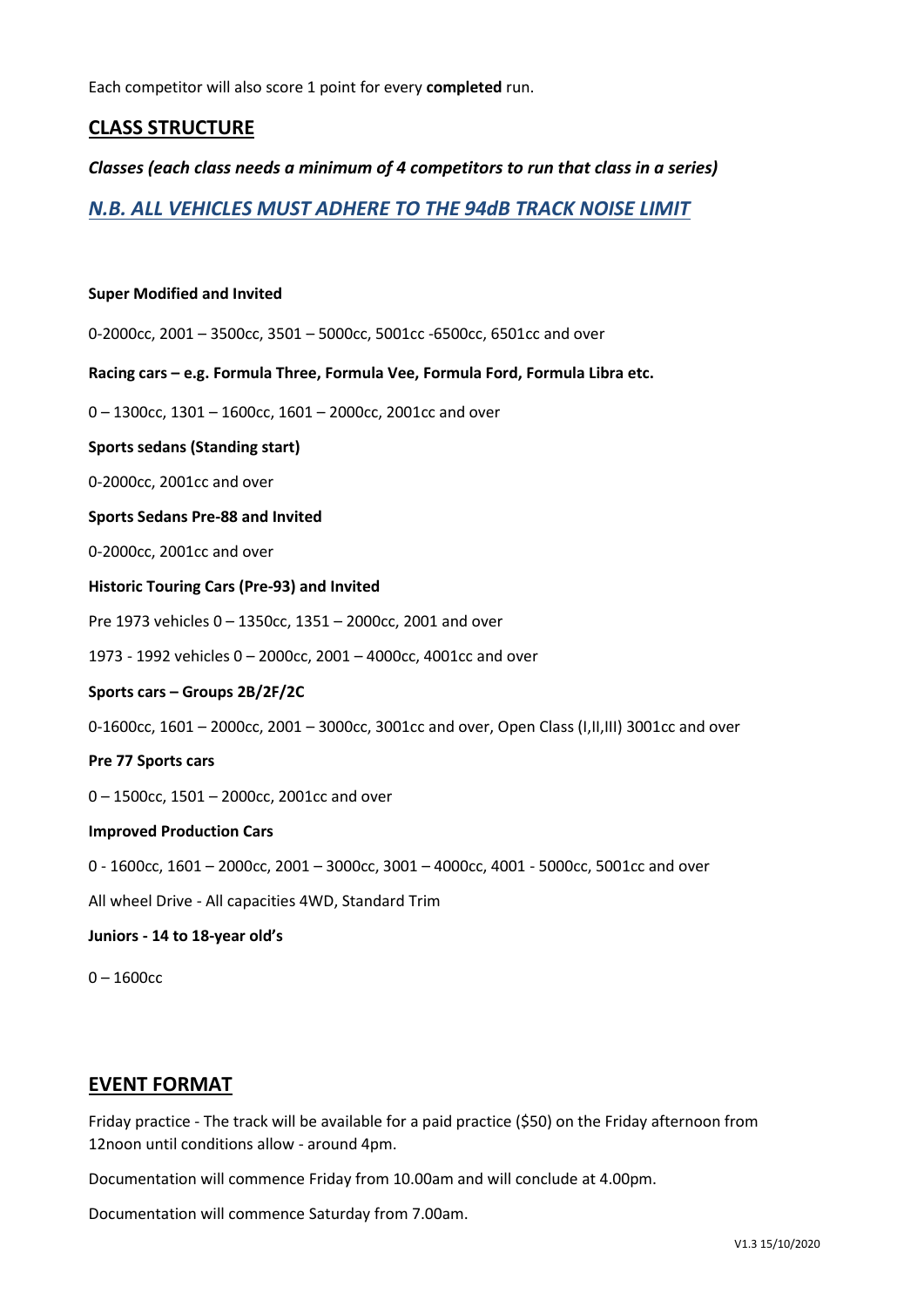Scrutineering will commence Friday from 12.00pm. Late arrivals will be scrutineered before competition on Saturday morning.

Circuit K (3.0km) will be a **standing** start, **5** laps with a flying finish (chequered flag). A last lap board will be shown. A total of 30 laps will be completed over 6 runs.



Circuit E (2.1km) will be a **standing** start, **7** laps with a flying finish (chequered flag). A last lap board will be shown. A total of 42 laps will be completed over 6 runs



Competition will end at the completion of 6 runs (pending any major delays that will affect time available) at approximately 2.30pm. Only completed group runs (group runs are the total field) will be used for final results.

A compulsory driver briefing for all competitors will begin at 8:45am Saturday

Competition starts 10 minutes after the completion of the drivers briefing and will conclude at approximately 4.30pm on Saturday. If 3 runs are completed prior to 3:30pm on Saturday, a further hour of free practice will be made available.

Sunday competition will start at approx. 7.45am and conclude at approximately 2.00pm.

# **START PROCEDURE – Standing Start**

Cars will be called to the marshalling area in relevant groups

Cars will be released to Pit exit

Cars are released from Pit exit

Cars will be stopped on the Grid in groups of two

A five second board will be shown once cars are gridded up

Cars will be released a maximum of two at a time – overhead start lights are used.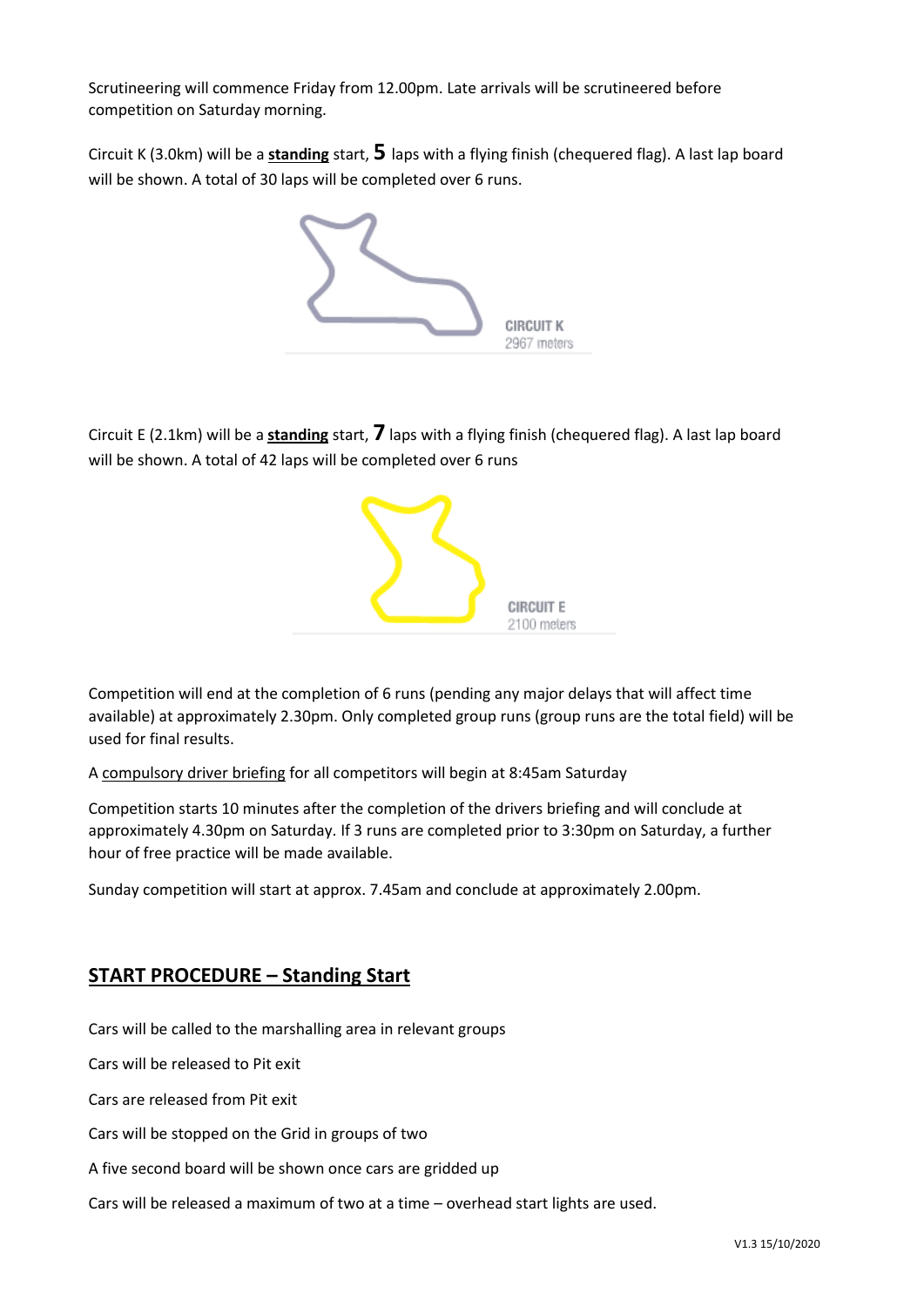# **START PROCEDURE – Rolling Start**

Number of laps will consist of 7 laps (Circuit K) and 9 laps (Circuit E) which includes the out lap Cars will be called to the marshalling area in order of fastest to slowest Cars will be released to Pit exit in order Cars are released from Pit exit behind safety car Lead car must maintain speed of 80-90 km/h once safety car has turned off the flashing lights All cars must maintain 3-4 car lengths behind car in front and remain in single file Warming of tyres is not permitted once safety car lights are out If lead car exceeds 90km/h the competitor is penalised for next run No passing is permitted before Turn 2

Trophy presentation will commence approximately 30 mins after the competition ends (depending on COVID restrictions, this may just be a "collect at the window" scenario).

It is intended that Round One and Four will use Circuit K (3.0 km), Round Two and Three will use Circuit E (2.1 km) with each round being operated as a two-day event.

### **LICENCES**

AASA Club racing license is required or Motorsport Australia Equivalent (L2S or Above).

**No licenses are available at the track.**

Licenses must be current at time of registration.

### **VEHICLE NUMBERS**

Competitors will be issued with a number (vinyl sticker) which will be positioned at the top left corner of the windscreen. This will be given at the first round they attend. After this time, it is up to the competitor to ensure this number appears on their car each round. Dual entered cars will have the second number located beneath the top number. In competition, the number not being used will be crossed with black tape. Any dual entered car must have the corresponding transponder for that particular driver fixed to the vehicle for that particular run.

Vehicles without a windscreen must affix the number in a forward- facing position on the left-hand front of the car.

All other numbers present on the vehicle must be covered up during competition.

### **RE-RUNS**

Any re-runs will be granted at the discretion of the Clerk of Course only.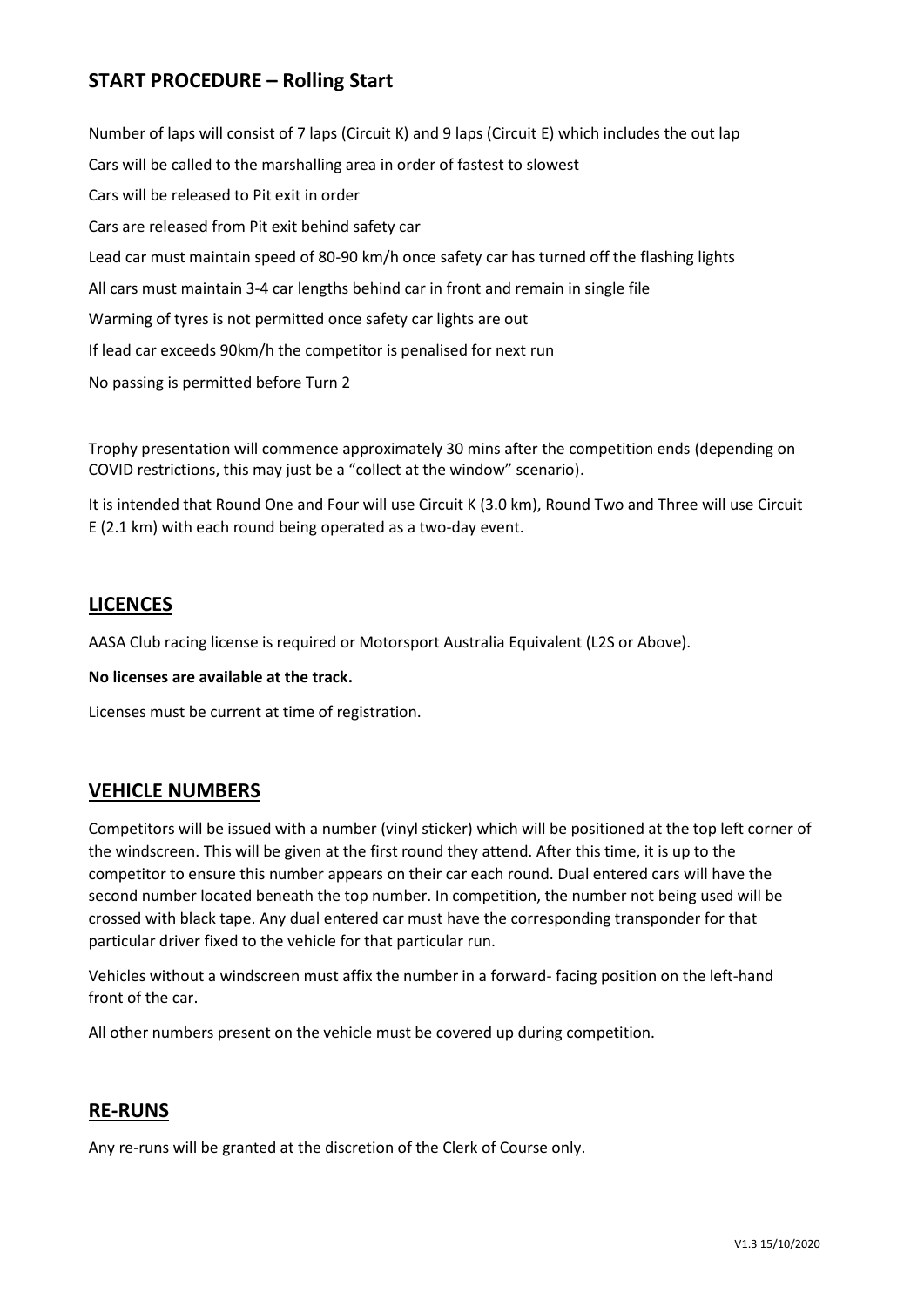# **PENALTIES**

A 5 second penalty will be added to a competitor's time for each occasion for the following:

- Shortening the course (1 or more wheels over the kerb),  $1<sup>st</sup>$  offence will be shown the bad sportsmanship flag, second and further offences will incur the time penalty
- Departing from the course
- Rolling start / Jump start (This will be at the judgement of the Starter, Clerk of Course and Chief timekeeper.

The competition surface of the track is defined by the white lines.

Burnouts, tyre frying or drifting will result in immediate disqualification from the event and ejection from the facility.

Contact with other competitor vehicles will incur a 10 second penalty. Repeated behaviour will result in immediate disqualification from the event and ejection from the facility.

# **PROTESTS**

Any protest on a vehicle breaching class regulations may be made to the event secretary along with the sum of \$100. Scrutineering and the eligibility officer will conduct an inspection of the vehicle. Where the vehicle has been found to be breaching the class regulations, the \$100 protest fee will be refunded to the protestor. Any unsuccessful protest will result in the protest fee being deemed nonrefundable.

All vehicles found to be breaching class regulations will be stripped of all points accrued at that event for that class and moved to the correct class for the remainder of the event.

# **FEES**

### **Fees for the season will be:**

Registration fee: \$300.00 Entry

fee each round: \$70.00

My Laps X2 Transponder required. These can be hired through Austiming on the day, \$30 cash or \$30.40 Card.

Friday practice: \$50.00– Pay at the track

Carport hire: \$88.00 – Needs to be organised by email request. [carports@morganparkraceway.com.au. A](mailto:carports@morganparkraceway.com.au) confirmation email of carport booking will be sent to you when carport is processed.

### **Bank details**

Account Name: Warwick District Sporting Car Club Inc

BSB: 034226

Account Number: 113839

Reference: Surname and Initial (e.g.SmithJ)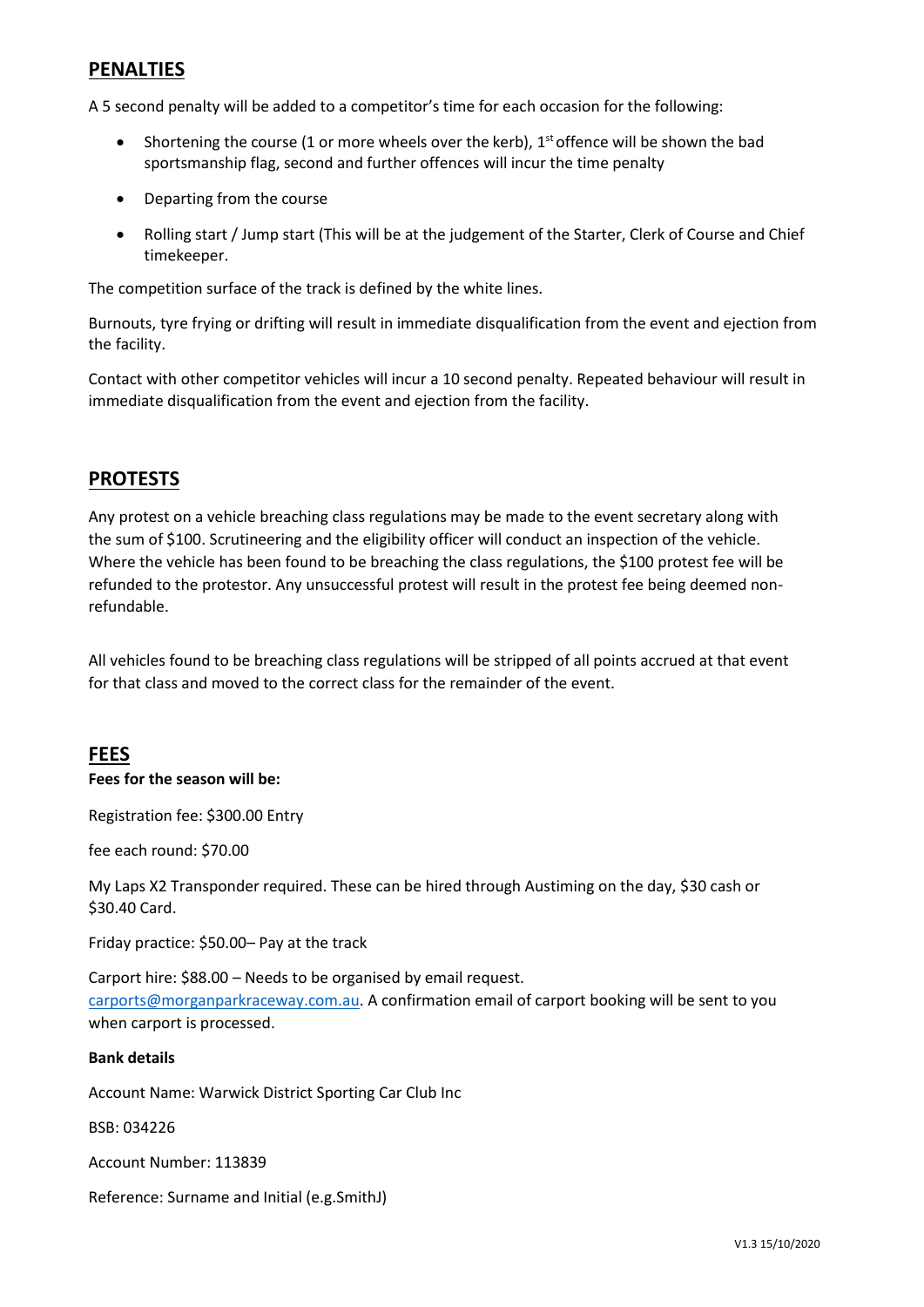# **Technical regulations**

# **Super Modified**

This category is designed to accept all types of vehicles with modifications that do not comply with other categories. Vehicles range from mild to wild!

- Engine Capacity Max 8500cc
- Gearbox free
- Aero free
- Wheel size 2WD vehicles (max 18" dia and 11" wide)

4WD vehicles (max 18" dia and 8" wide)

- Vehicles must be fitted with a compliant roll cage when a lap time of 1:27 (Circuit K) or 1:07 (Circuit E) or less has been recorded. Exemption only for road registered vehicles.
- Open top vehicles require a roll hoop
- Approved Tyre List or Slick tyres are permitted

### **Improved Production**

*See attached Improved Production Technical Regulations for a full breakdown of requirements*

# **Sports cars and Invited**

Includes all nationally recognised sports cars categories 2A, 2B/2F Production and 2C Super Sports

Sports cars are open to vehicles recognised in the Group 2B/2F eligibility list available online

Production based sports cars and must comply with national regulations for 2B/2F except for the following freedoms:

- Approved tyre list or Slick tyres are permitted
- Windows free
- Bumper bars can be removed
- Aero aids permitted

Open Class (all capacities) has been created for Class 1,2 or 3 vehicles (see definitions page for list) with a capacity of 3001cc and over. Sports cars of lesser capacities are also eligible for the open class trophy if entered in this class.

### *Pre-77 Only*

Driveline modifications must be of the era e.g. fuel injection not permitted unless available from manufacturer.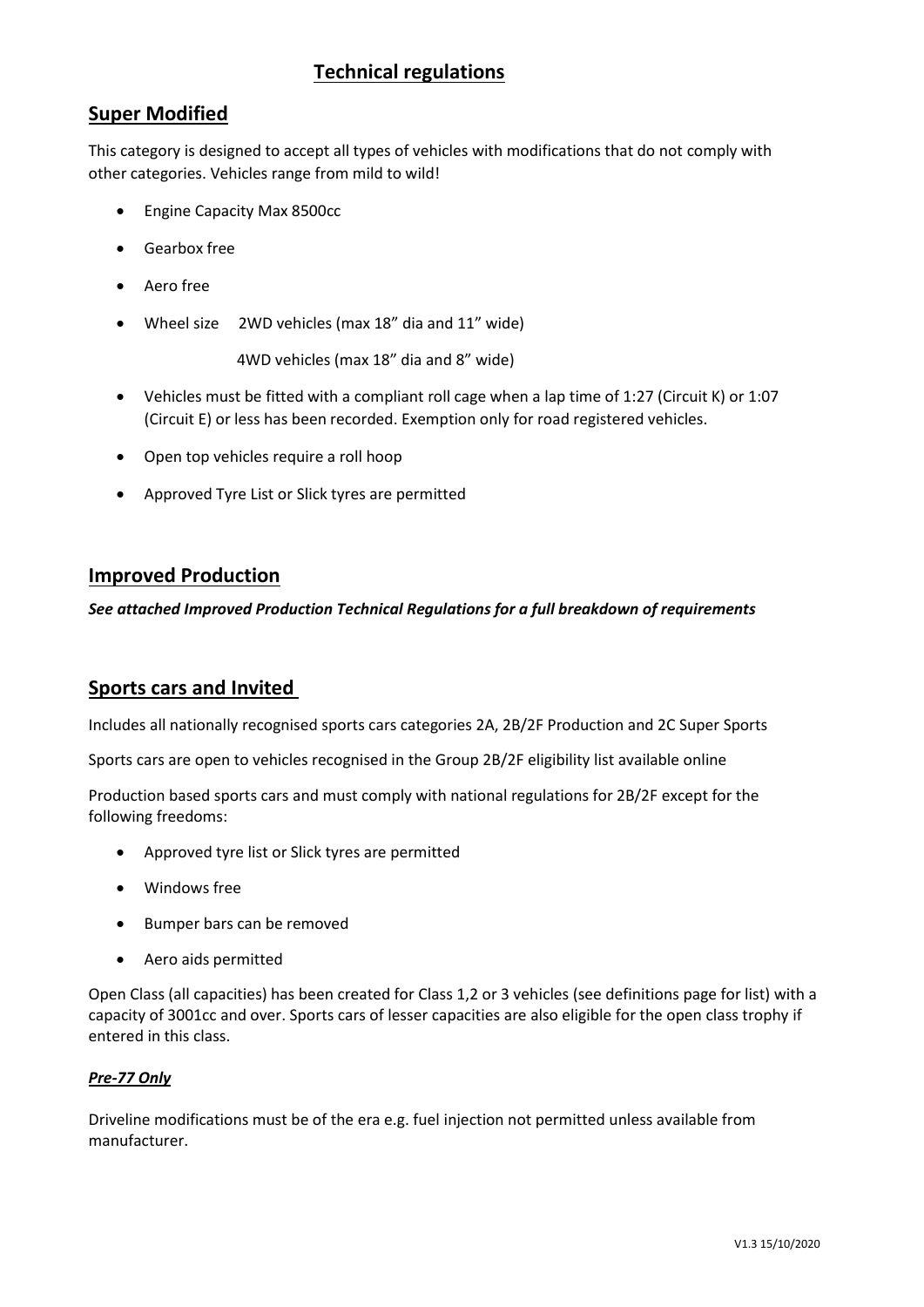# **Racing cars**

Open to all open wheel race cars built to a specific formula e.g. Formula Vee, Ford, Libre etc

• Slick tyres are permitted

### **Sports sedans**

Sports sedans may be modified using tubular chassis design but must retain the overall appearance of the original vehicle

- Slick tyres are permitted
- Engines must be positioned forward of the center line of the vehicle
- Engine max capacity 6000cc
- Flares cannot extend more than 100mm beyond original coachwork
- Aero aids permitted but must adhere to national **Group 3D** regulations available online

### *Historic Sports Sedans only*

- Must adhere to all modifications allowed at the time of the vehicle's original construction
- Vehicles constructed to replicate original vehicles from this era are permitted to compete in original livery

### **Historic Touring Cars**

### *Pre 1973 only*

- All vehicles must comply with Group N regulations which are available online.
- All Na and Nb compliant vehicles may be modified for the QSSS to Group Nc specifications
- All vehicles must be fitted with a compliant roll cage
- All vehicles must be fitted with a 5-point safety harness
- Vehicles constructed to replicate original vehicles from this era are permitted to compete in original livery. This is encouraged where possible.

### *1973 to 1992 only*

- All vehicles must comply with regulations for Group C (73-84) or Group A (85-92) depending on the year of manufacture
- All vehicles must have a compliant roll cage
- All vehicles must be fitted with a 5-point safety harness
- Vehicles constructed to replicate original vehicles from this era are permitted to compete in original livery. This is encouraged where possible.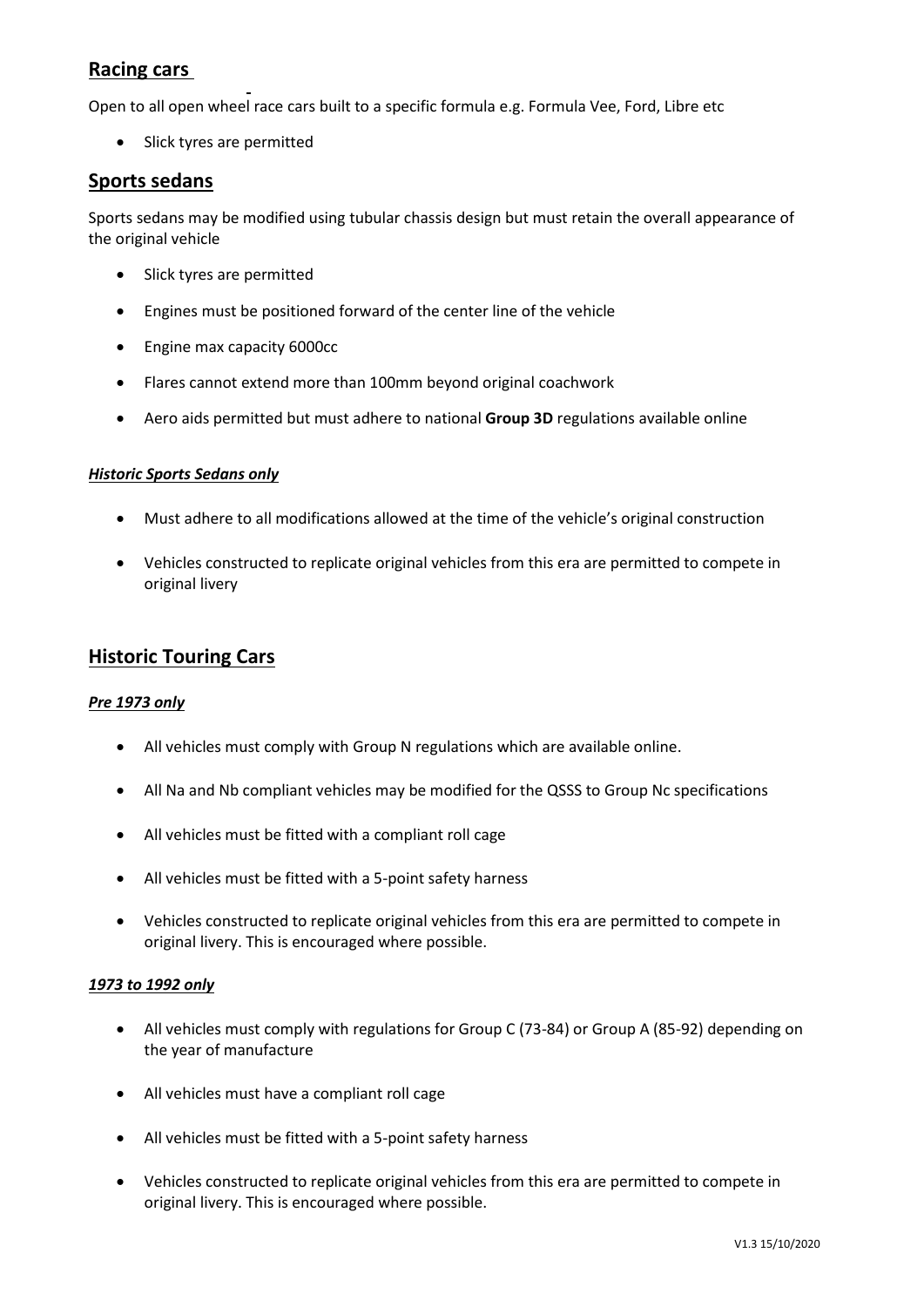### **DEFINITIONS**

*Compliant Roll Cage* – is a roll cage that is constructed of appropriate materials and design that will pass registration by Motorsport Australia or AASA. It is not mandatory that the roll cage is certified however this is highly recommended.

*Approved Tyre List* – is a list of treaded tyres that have been approved for use in motorsport events across Australia. A new tyre may be added to this list upon application to the QSSS event coordinator.

*Sports Cars Open Class (I,II,III)* – is open to low volume vehicles nominated by the Sports Car Racing Association of Australia (SCRAA) to be eligible under national Group 2B/2F regulations. Vehicles in the eligibility list have a capacity of 3001cc or greater after applying the multiplication factor and the construction of the vehicle utilises a significant amount of lightweight materials, e.g. Carbon fiber, fiberglass or aluminium.

A vehicle listed as this class type is eligible for the following categories:

- Sports Cars and Invited Open Class (I,II,III)
- Super Modified relevant capacity of vehicle

| Eligible Open Class Sports Cars 3000cc and over               |  |  |
|---------------------------------------------------------------|--|--|
| Bolwell Nagari (302, 351ci) Coupe/Convertible (Class II Only) |  |  |
| Bongailis Cobra (Class II Only)                               |  |  |
| Bullet V8 normally aspirated (Class II Only)                  |  |  |
| Classic Revival Cobra (Ford 302ci) (Class II Only)            |  |  |
| Daytona Sports Cars Coupe (Class II Only)                     |  |  |
| DeTomaso Pantera (Class II Only)                              |  |  |
| DRB Cobra (Class II Only)                                     |  |  |
| DRB GT 40 (Class II Only)                                     |  |  |
| Elfin Clubman Type 5 (Class II Only)                          |  |  |
| Elfin MS8 Clubman (Class II Only)                             |  |  |
| Elfin MS8 Streamliner (Class II Only)                         |  |  |
| Ford GT40 (Modern) (Class II Only)                            |  |  |
| Ford Mustang S-197 (Class III Only)                           |  |  |
| Ginetta G50 (Class III Only)                                  |  |  |
| Lotus Elise/Exige (incl. Honda supercharged) (Class II Only)  |  |  |
| Marcos - all models pre-1997 (Class II Only)                  |  |  |
| MG Workshops MGB V8 Roadster (Class II Only)                  |  |  |
| MGRV8 (Class II Only)                                         |  |  |
| Python S (Ford 302ci) (Class II Only)                         |  |  |
| RMC Cobra (Ford 302ci) (Class II Only)                        |  |  |
| Roaring Forties RF40 (Class II Only)                          |  |  |
| Robnell 302 S/C (Ford 302ci) (Class II only)                  |  |  |
| SIN Cars R1 550 (Class II Only)                               |  |  |
| TVR (all models pre-1997), Chimaera, Tuscan (Class II Only)   |  |  |

*Invited Car* – are vehicles that may fit a category but not listed as an eligible vehicle. All invited cars are allowed to compete at the discretion of the Event Director.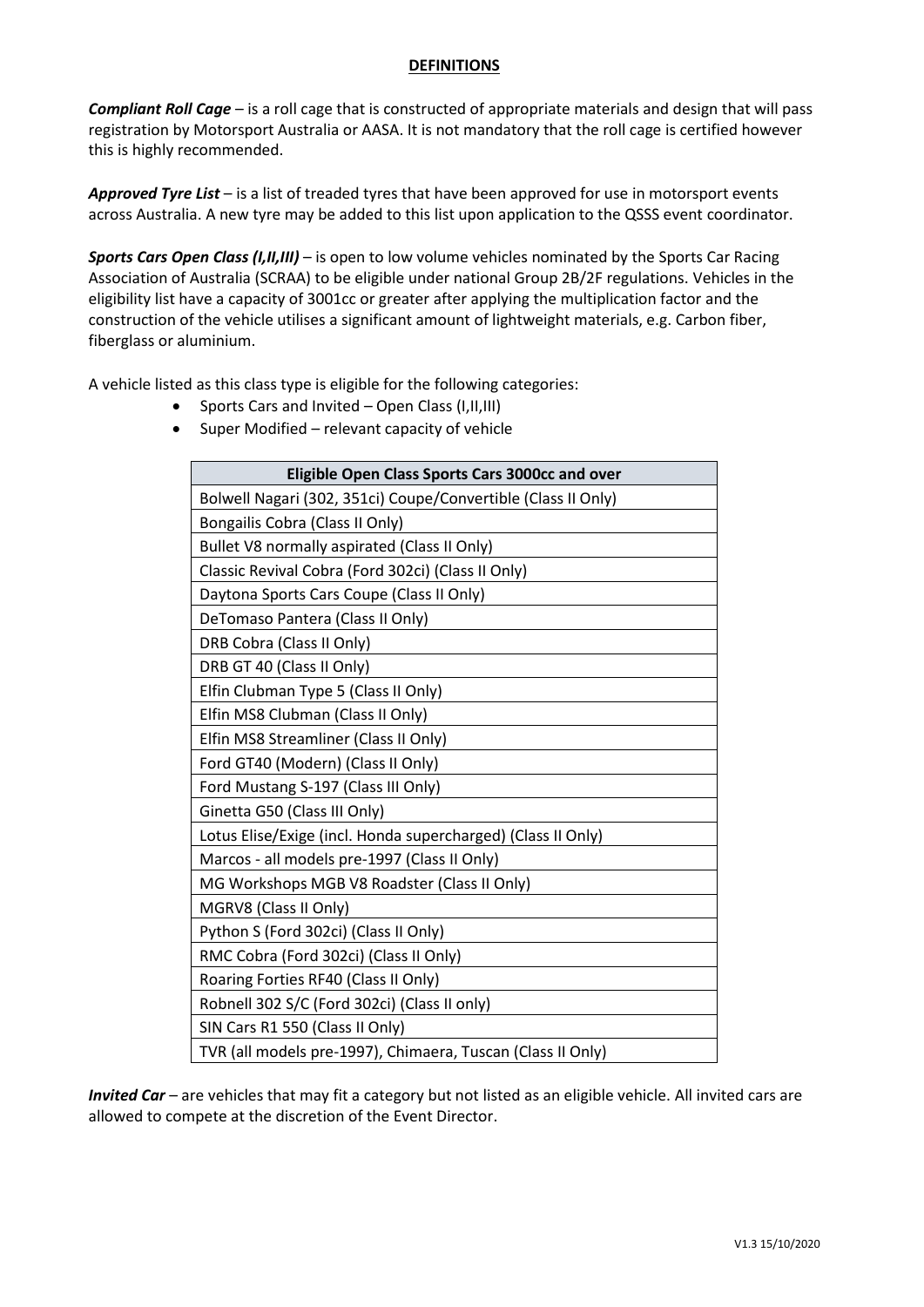



# **QSSS 2021 – Approved competition tyre listing**

WDSCC and QSSS reserves the right to add or remove tyres from this list at any time.

| Achilles     | <b>123S</b>                                                                                           |
|--------------|-------------------------------------------------------------------------------------------------------|
| Bridgestone  | RE 540S, RE55                                                                                         |
| Continental  | Conti Competition C1, Conti Force Contact ZR 19 (front and<br>rear variants)                          |
| <b>DMACK</b> | DMT-RC                                                                                                |
| Dunlop       | Formula R (D83J, D84J, D93J, D01J,<br>DZ02G, DZ03G), Formula 901, Formula W10, SP Super Sport<br>Race |
| Federal      | 595 RSR, 595 RSR-R, FZ201, FZ202 R Spec                                                               |
| Hoosier      | Street TD, Hoosier T.D.R., Speedster, D.O.T. Radial H20, Tarmac<br>Rally                              |
| Hankook      | Ventus TDZ221, RS-3                                                                                   |
| Kumho        | Ecsta V700, V70A                                                                                      |
| Michelin     | Pilot Sport Cup, TB15                                                                                 |
| <b>MRF</b>   | ZTD2, ZTW2, ZST, ZTR, ZTTc                                                                            |
| Nankang      | AR1                                                                                                   |
| Ohtsu        | Falken Azenis, Azenis RT215                                                                           |
| Pirelli      | P Zero C, P Zero Corsa                                                                                |
| Silverstone  | FTZ Sport Type RR, S575, S585                                                                         |
| Toyo         | Proxes RA-1, Proxes R888, Trampion R881                                                               |
| Yokohama     | A021R, A032R, A038R, A039R, A048R,<br>A050                                                            |

Any tyre that is certified and marked on the tyre wall with E-Mark, D.O.T or AS standards shall be acceptable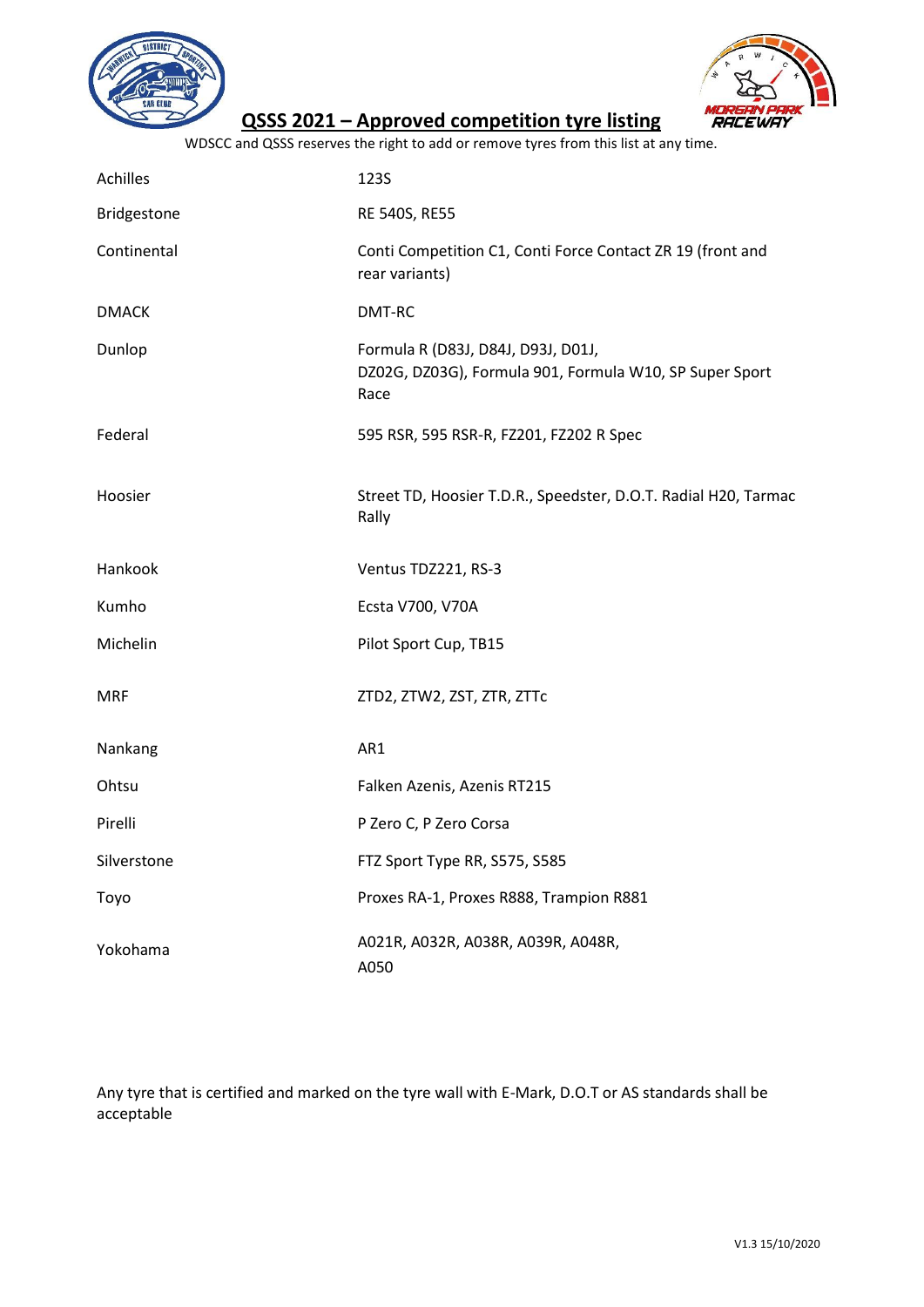# **2021 Queensland Super Sprint Series Championship Registration Form**

**It is preferred that all competitors complete our wufoo form by using the following link. <https://wdscc.wufoo.com/forms/xqsdwul0d97wae/>**

**For those not tech savvy, please complete the below hardcopy form and follow the registration details located at the bottom.**

| 1.  |                                                           |
|-----|-----------------------------------------------------------|
| 2.  |                                                           |
| 3.  |                                                           |
| 4.  |                                                           |
| 5.  | <b>Postal Address:</b>                                    |
|     |                                                           |
| 6.  |                                                           |
|     |                                                           |
| 7.  |                                                           |
| 8.  |                                                           |
| 9.  | Turbo Yes/No                                              |
| 10. | If Turbo, Multiple your cc capacity using the list below. |
|     | New CC Capacity____________________                       |
|     | Piston engine normally aspirated 1.00                     |

Piston engine supercharged 1.70 Rotary engine normally aspirated 1.80 Rotary engine supercharged 3.06 Piston diesel supercharged 1.50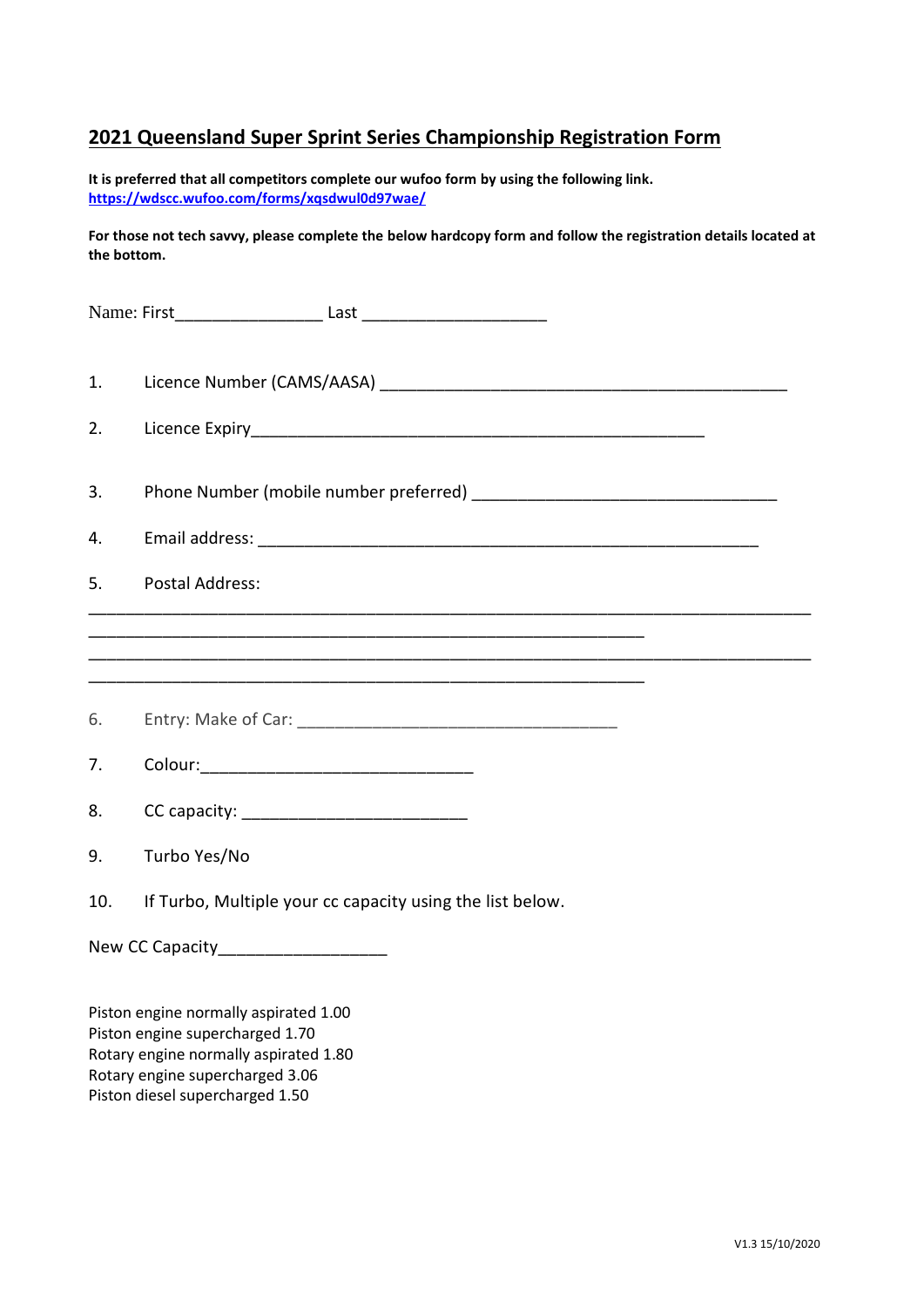11. What class does your car fit best? Ensure you have referred to the Technical Regulations.

- $\bigcap$  Racing Cars 0 1300cc e.g. Formula Vee and Formula Libra
- ⃝ Racing Cars 1301 1600cc e.g. Formula Vee and Formula Libra
- ⃝ Racing Cars 1601 2000cc e.g. Formula Vee and Formula Libra
- $\bigcirc$  Racing Cars 2001cc and over e.g. Formula Vee and Formula Libra
- ⃝ Sports Sedans 0-2000cc,
- ◯ Sports Sedans 2001 and over
- $\bigcirc$  Sports cars 2A/2B/2F/2C 0-1600cc
- ◯ Sports cars  $2A/2B/2F/2C 1601 2000cc$
- ◯ Sports cars 2A/2B/2F/2C 2001-3000cc
- $\bigcirc$  Sports cars 2A/2B/2F/2C 3001cc and over
- ⃝ Sports cars 2A/2B/2F/2C Open Class (Class I,II,III)
- $\bigcap$  Pre 77 Sports Cars 0 1500cc,
- $\bigcirc$  Pre 77 Sports Cars 1501 2000cc,
- ◯ Pre 77 Sports Cars 2001cc and over
- $\bigcirc$  Super Modified 0 2000cc,
- $\bigcirc$  Super Modified 2001 3500cc,
- $\bigcirc$  Super Modified 3501 5000cc,
- $\bigcirc$  Super Modified 5001 6500cc
- $\bigcap$  Super Modified 6501 and over
- ⃝ Improved Production Cars 0 1600cc,
- $\bigcirc$  Improved Production Cars 1601 2000cc,
- $\bigcap$  Improved Production Cars 2001 3000cc
- $\bigcirc$  Improved Production Cars 3001 4000cc,
- ⃝ Improved Production Cars 4001 5000cc
- $\bigcap$  Improved Production Cars 5001cc and over
- ⃝ Improved Production Cars All Wheel Drive, All Capacities
- ⃝ Improved Production Cars 4WD Standard Trim, All Capacities
- $\bigcap$  Juniors (under 18) Improved Production Cars 0-1600cc

12. If you have your own X2 My Laps transponder, what is your transponder number if you know it.

13. This car will be dual entered. If no, go to 14.

| $\bigcirc$ Yes | $\bigcirc$ No |
|----------------|---------------|
|                |               |

If yes, what are the names of the drivers:

| Driver 1: First |
|-----------------|
|-----------------|

| Driver 2:<br><b>Circt</b> |  |  |
|---------------------------|--|--|
|                           |  |  |